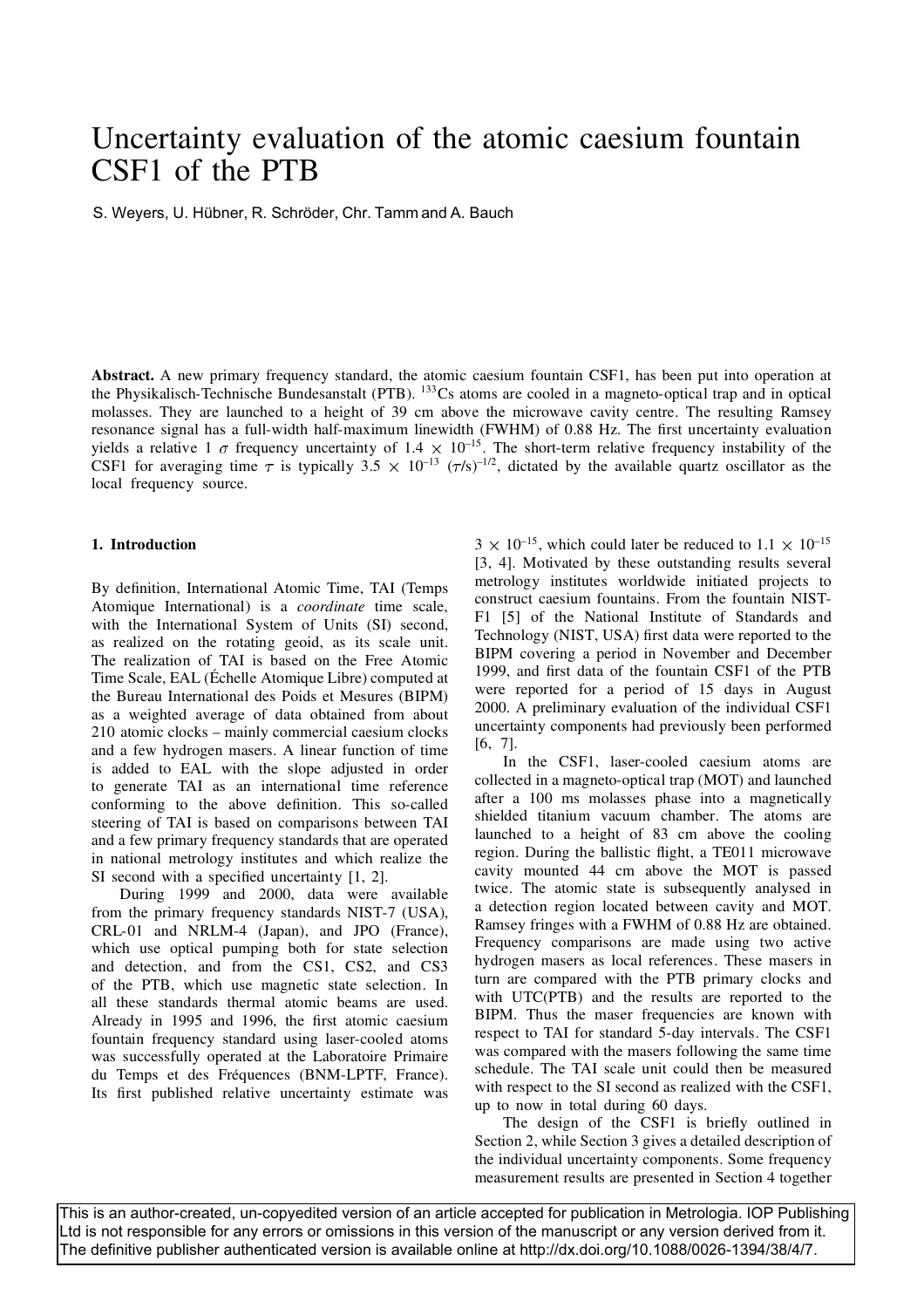with the currently observed frequency instability, and conclusions are given in Section 5.

## **2. Fountain set-up**

Figure 1 illustrates the mechanical design of the CSF1. The vacuum structure consists of the MOT region including the caesium reservoir at the bottom, the detection zone, all made from stainless steel, and the drift tube, made from titanium. The base pressure in the vacuum system is kept at a level of  $10^{-7}$  Pa by a 200 l/s ion getter pump on top of the set-up. The atoms are trapped and cooled in a standard MOT set-up consisting of four laser beams in the horizontal plane, two vertical beams and a magnetic quadrupole field with a flux density gradient of  $0.08$  T/m at the trap centre. Typically, a number in the range of  $10<sup>7</sup>$  caesium atoms is collected during a loading time of 0.3 s at a caesium background gas pressure of about  $10^{-6}$  Pa. After the MOT magnetic fields are switched off, the atoms are further cooled to an equivalent temperature of 1.8  $\mu$ K in a 100 ms molasses phase. The cold atoms, which are pumped during the cooling cycle into the  $F = 4$  ground state level, are subsequently launched by a moving molasses [8].

Detection is performed using a scheme similar to that described in [3]. When the falling atoms cross a first transverse standing-wave light field tuned to the



**Figure 1.** Mechanical design of the CSF1. MOT: magneto-optical trap.

 $F = 4 \rightarrow F' = 5$  transition, each atom in the  $F = 4$ state emits about  $10<sup>4</sup>$  fluorescence photons. A fraction of approximately  $2\%$  of the fluorescence light is imaged onto a photodiode. The time-integrated photodetector signal,  $N_4$ , is proportional to the number of atoms in the state  $F = 4$ . From the shape of the time-dependent photodetector signal one can infer the axial velocity spread of the atoms in the cloud, which indicates the corresponding kinetic temperature. The  $F = 4$  atoms are then pushed away by a transverse travelling wave field tuned to the  $F = 4 \rightarrow F' = 5$  transition. The atoms in the state  $F = 3$  are detected in a lowerlying zone by a second standing-wave field, which consists of a superposition of light fields tuned to the  $F = 3 \rightarrow F' = 4$  and  $F = 4 \rightarrow F' = 5$  transitions. In this field the atoms are pumped to the state  $F = 4$ , and are detected by a second photodetector which yields a measure  $N_3$  for the number of atoms in the state  $F = 3$ . The calculated fraction  $N_{34} = N_3/(N_3 + N_4)$  indicates the fraction of atoms excited by the microwave field.

The laser-diode system [9] used for cooling and detecting the atoms is based on two extended-cavity diode lasers (ECDL). Using a lock-in technique, their emission frequencies are stabilized to the  $\overline{F} = 4 \rightarrow$  $F' = 5$  and  $F = 3 \rightarrow F' = 4$  saturated absorption signals of room-temperature Cs cells, respectively. Figure 2 shows a simplified overall optical scheme. The laser stabilized to the  $F = 4 \rightarrow F' = 5$  transition is used as a master oscillator to injection-lock a 200 mW laser diode (slave), which provides the six cooling laser beams. The main part of the master laser light is used to detect the atoms. Light of the other extended-cavity diode laser repumps the atoms from the  $F = 3$  ground state in the cooling and detection zones. The frequencies and intensities of the laser beams are controlled by acousto-optical modulators, which are also used in combination with mechanical shutters to switch off the laser beams in the time between launching and detection.

The design of the microwave cavity, which was described in detail previously [10, 11], was motivated by the need of both large apertures for the atomic passage and a small dependence of the phase of the microwave field on the position of the atomic trajectories. As in other fountains, the microwave transitions are therefore induced in a cylindrical cavity in which the magnetic field oscillates in the TE011 mode. This mode exhibits a high intrinsic quality factor, implying a small variation of the field phase with radial position in the cavity. Figure 3 shows a transverse section of the CSF1 microwave cavity and of the coupling waveguide structure. Phase variations are further reduced by symmetric coupling at opposite sides of the cylindrical cavity walls. The coaxial line carrying the microwave signal is tightly coupled with a waveguide that splits into two bent branches. The coaxial cable feed is shifted from the symmetry plane by  $\lambda_g/4$  ( $\lambda_g$ , length of the guided wave) in order to excite the field of the cylindrical cavity with equal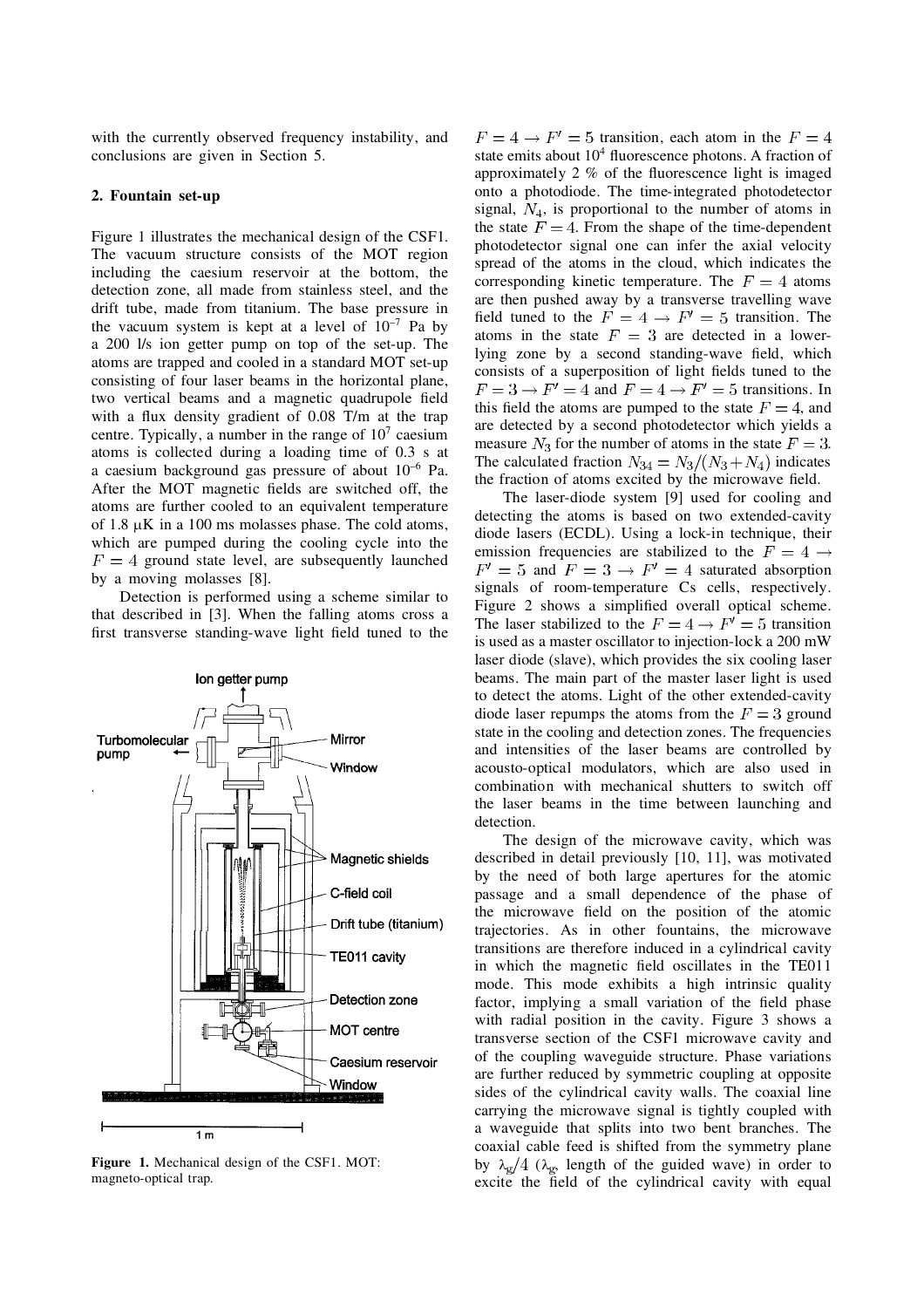

**Figure 2.** Simplified scheme of the laser system used for cooling, launching and detecting atoms. AOM: acousto-optical modulator; BS: beam splitter; ECLD: extended-cavity laser diode; FR: Faraday rotator; PBS: polarizing beam splitter. The laser light is guided to the fountain by polarization-maintaining optical fibres (not shown). The horizontal cooling light is split into the four horizontal cooling laser beams behind the optical fibre.



**Figure 3.** Schematic diagram of the microwave cavity for Ramsey excitation. The atoms pass through the centre of the cylindrical cavity, vertical to the paper plane. The cavity is excited by two mutually coupled bent waveguides fed by a coaxial line.  $\lambda_g$  is the length of the guided wave.  $_1 \approx 5\lambda_g/4; l_2 \approx 3\lambda_g$ 

phase at the two symmetrical coupling slits. Because the two branches are not decoupled from each other, in the loss-free case a pure standing field is excited in the coupling waveguides and in the cavity. As a result, the dependence of the phase on the location vanishes even if the mechanical realization is slightly asymmetric. This implies that a rather strong coupling can be chosen. In our case the loaded cavity quality

factor is 2000. In practice, losses are inevitable, but for the chosen design the phase dependence will still remain small [10, 11]. As a result of the strong coupling, the influence of temperature changes of the cavity on the microwave field amplitude in the cavity is sufficiently small so that the cavity temperature does not need to be actively stabilized, as the CSF1 is operated in a temperature-stabilize d room (see Section 3.3). Cut-off tubes 7 cm in length and 1 cm in diameter are attached to the entrance and exit bores of the cavity to prevent microwave leakage from the cavity.

An additional state selection cavity [3] which was recently installed below the TE011 cavity is not shown in Figure 1. All data discussed in this contribution were taken either before its installation or without making use of it.

Figure 4 illustrates the synthesis of the microwave interrogation field from a low-noise BVA voltagecontrolled quartz oscillator (VCXO, Oscilloquartz 860711) and the servo loop to control the oscillator frequency. The signal of the oscillator at  $f_n = 5$  MHz is multiplied to 9.2 GHz and mixed with the signal of a dielectric resonator oscillator (DRO) [12]. The beat signal is mixed with the signal of a commercial highresolution frequency synthesizer locked to the same quartz oscillator. The output of the mixer is used to phase-lock the DRO, whose output frequency is the interrogation frequency  $f<sub>p</sub>$ .

In the frequency measurement mode, the output frequency of the synthesizer is square-wave modulated (full-width  $2w$ ) so that the central Ramsey fringe is probed on opposite sides during subsequent fountain cycles. The signal-processing electronics (detailed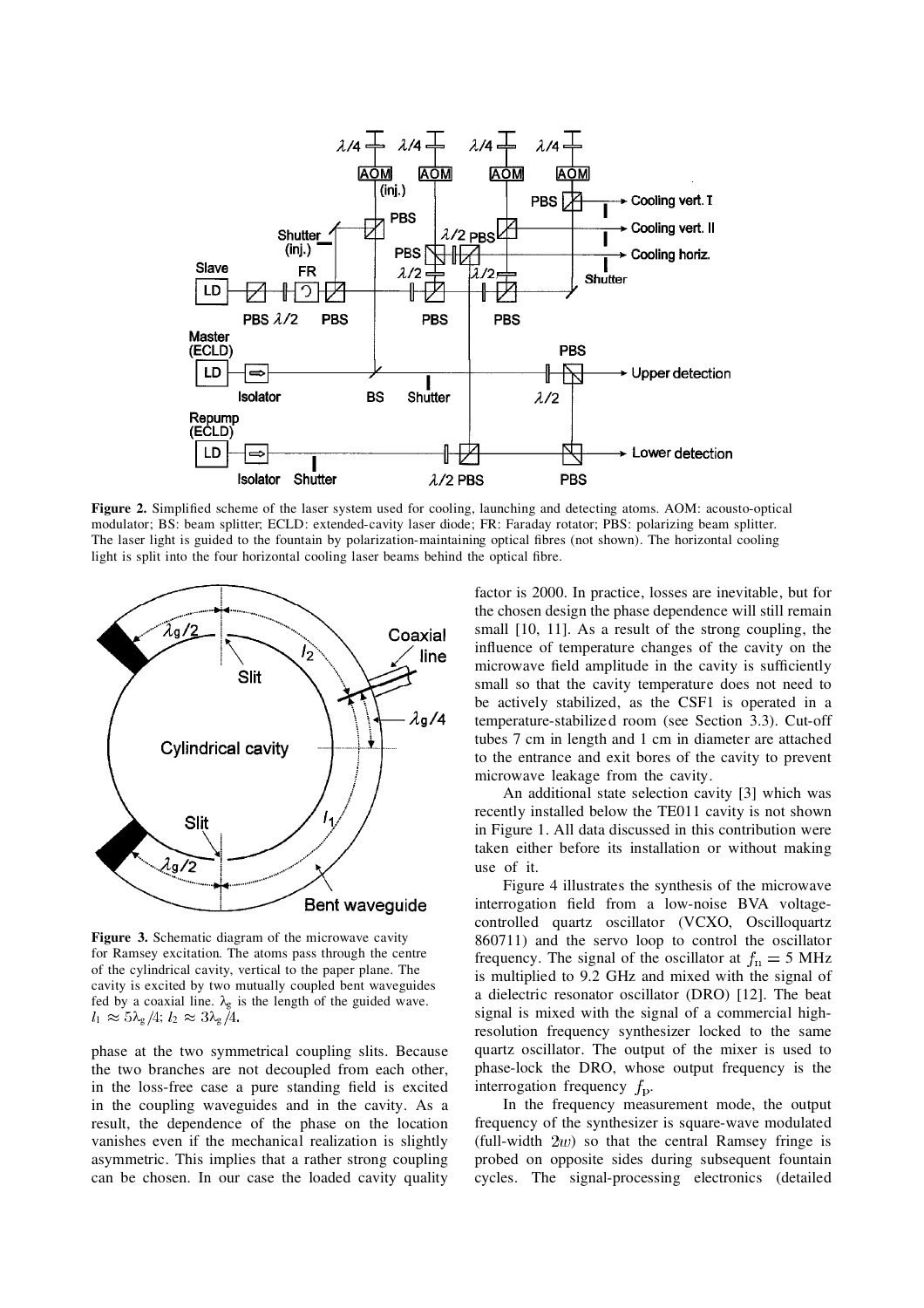

**Figure 4.** Overall schematic diagram of the fountain system. The frequency of the 5 MHz voltage-controlled quartz oscillator (VCXO) is locked to the atomic resonance of the fountain. A computer controls the timing for the cycle and processes the time-of-flight (TOF) signals. ADC: analogue-to-digital converter; DAC: digital-to-analogue converter; DRO: dielectric resonator oscillator.

description in Section 3.7) delivers a control voltage which is fed to the quartz oscillator so that the probing frequency is stabilized to the real fringe centre frequency. This differs from  $f_0 = 9192631770$  Hz, the unperturbed caesium hyperfine transition frequency, by the sum of all systematic frequency shifts. In routine operation, the difference is well below 0.001 Hz, and its determination is the subject of Section 3. Thus the difference shows up directly in the quartz output frequency which is compared with that of the PTB hydrogen masers using a commercial phase comparator. The instability introduced by the measurement system is lower than the combined instability of the CSF1 and the masers by at least a factor of 5 for all employed averaging times  $\tau$ . In a hold-over mode, the quartz can be phase-locked to an external 5 MHz reference signal in order to measure the Zeeman frequency (see Section 3.1) or to record Ramsey fringes.

# **3. Evaluation of frequency corrections** *Fi* **and their uncertainties**

In this section the major frequency corrections and the corresponding contributions to the CSF1 standard frequency uncertainty are discussed as they have been evaluated to date. The evaluation should be considered as valid only in the CSF1 routine operation mode (explained below) used for the measurement of the TAI scale unit. For an exhaustive theoretical treatment

of the frequency shift effects investigated the reader is referred to [13].

#### *3.1 Magnetic field*

Typically, the dominant frequency correction in caesium frequency standards is the frequency shift due to the static magnetic "C-field", which is applied in order to remove the degeneracy of the magnetic substates. This field increases the clock transition frequency by 0.0427 Hz  $(B_C/\mu T)^2$ , where  $B_C$  is the magnetic flux density of the C-field. The determination of the relative frequency correction  $F_C = -f_C/f_0$  and its uncertainty is based on experimental data on the mean C-field strength, its inhomogeneity, and its temporal stability.

In the CSF1 an axial static magnetic field is produced by a long coil that is supported by an aluminium cylinder enclosing the titanium vacuum chamber. At the top and bottom of the chamber several compensation coils are mounted in order to extend the region of low magnetic field inhomogeneity. is determined from a measurement of the Zeeman frequency  $f_Z$ , i.e. the separation between the  $(F = 4,$  $m_F = 1$ )  $\rightarrow$  ( $F = 3$ ,  $m_F = 1$ ) and the ( $F = 4$ , ,  $m_F = 0$ ) hyperfine transitions, according to

$$
F_{\rm C} = -8(f_{\rm Z}/f_0)^2
$$
  
and 
$$
\delta F_{\rm C} = -16 f_{\rm Z} \delta f_{\rm Z}/f_0^2,
$$
 (1)

where  $\delta f_Z$  represents a small variation of  $f_Z$  [13].

An atomic fountain makes it possible to map the C-field by launching the atoms to different heights h and determining  $f<sub>Z</sub>$  for each height [3]. When recording  $f_Z$  as a function of h, special care has to be taken to avoid any misinterpretation of the Ramsey fringes [14, 15]. From  $f_Z(h)$  the magnetic flux density  $B<sub>C</sub>(h)$  was calculated along the atomic trajectories. Figure 5 shows the result obtained after homogenization of the magnetic field by proper adjustment of the compensation coil currents. At a launch height of 83 cm, typically  $f_Z = 700.1$  Hz (mean magnetic flux density  $B_{\text{C}} = 0.1 \text{ } \mu \text{T}$  is obtained, and, according to (1), a correction  $F_C = -46.4 \times 10^{-15}$  is applied. From the data shown in Figure 5 the inhomogeneity of the magnetic flux density for the maximum launch height of 83 cm was determined as 0.16 nT (rms), only 0.16 % of the mean value. As a result, the uncertainty contribution due to the inhomogeneity of the C-field is negligible ( $\approx 10^{-19}$ ). Temporal variations of  $f_Z$  did not exceed  $\pm 0.2$  Hz over periods of months. Even if these remain undetected an uncertainty contribution of less than  $3 \times 10^{-17}$  according to (1) is the result.

#### *3.2 Collisional shift*

In the CSF1 the atoms are launched in the state  $F = 4$ at a temperature of about  $1.8 \mu K$ . In this case, collisions between cold caesium atoms are dominated by s-wave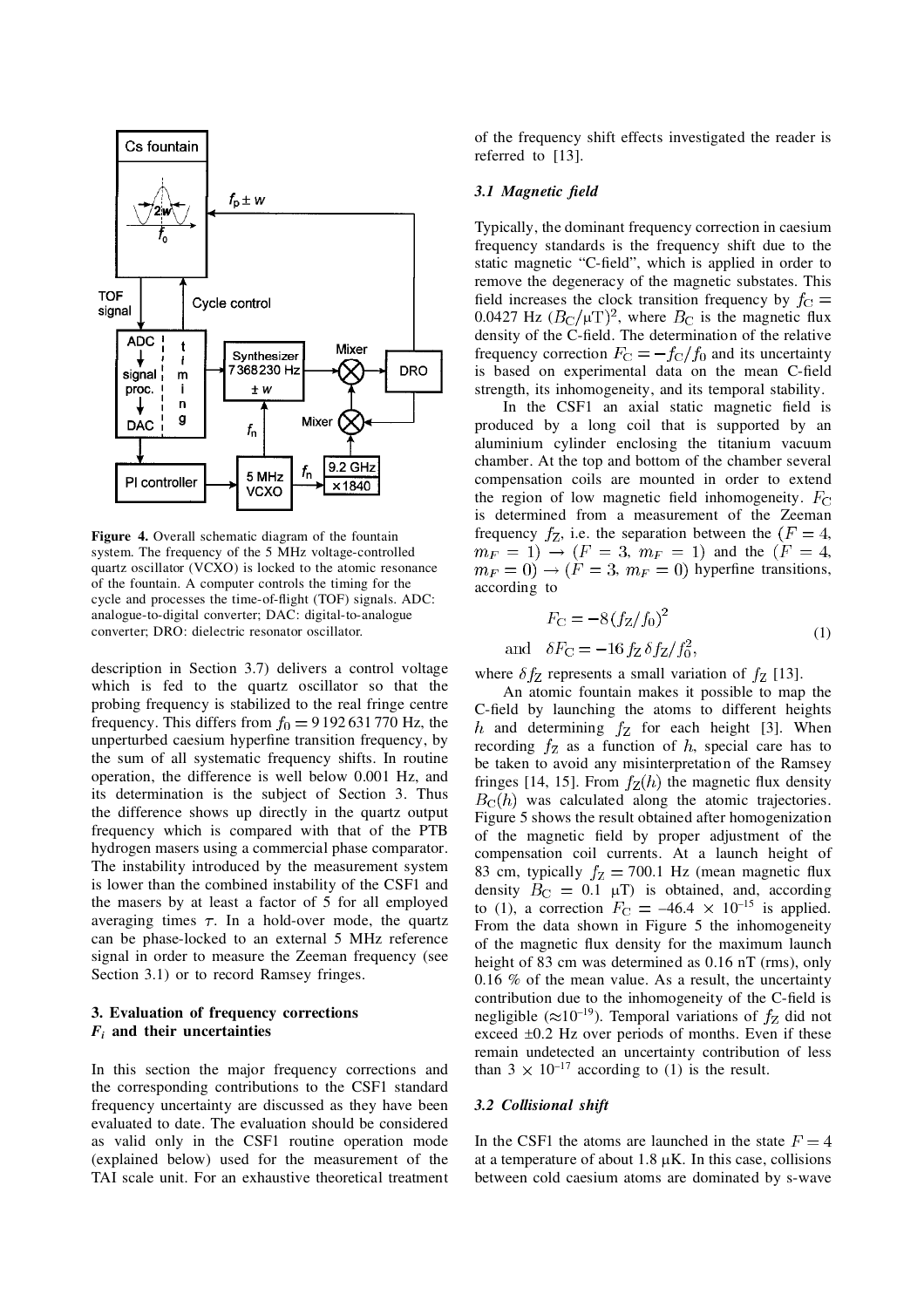

**Figure 5.** Variation of the magnetic flux density  $B_C(h)$ along the drift tube in and above the microwave cavity.  $h$  is the height above the centre of the MOT. The arrows at 44 cm and 83 cm indicate the position of the centre of the cavity and the launch height used in the routine operation mode, respectively.

scattering and the collisional shift depends linearly on the mean density  $\overline{n}$  of the atomic cloud between the two microwave interactions [16, 17]. The collisional frequency shift can be obtained by determining  $\overline{n}$  and relying on published frequency shift coefficients [17]. In order to avoid the intricacies of an absolute density measurement as well as of a modelling of the cloud expansion during the ballistic flight, we determine the collisional shift by measuring only relative densities. If the experimental conditions such as detection efficiency, launching height, and atomic temperature are kept constant, the signal  $N_4$  of detected atoms in the state  $F = 4$  is proportional to  $\overline{n}$ . Thus, a linear dependence of the fountain frequency on  $N_4$  is expected, and the unperturbed frequency can be obtained by extrapolation to signal  $N_4 = 0$ .

In a series of measurements,  $N_4$  was varied using different MOT loading times (0.2 s to 1.6 s) and caesium background gas pressures. The results of frequency measurements between the CSF1 and two local active hydrogen masers are depicted in Figure 6 as a function of  $N_4$ . Each data point typically represents a 19-hour average and was plotted at the corresponding average  $\langle N_4 \rangle$ . The shot-to-shot variations of  $N_4$  were typically less than 2 %; on some occasions  $N_4$  changed slowly by about 5 % in total. The masers exhibited a relative frequency drift of the order of  $10^{-16}$ /day (see Section 4). To avoid systematic errors arising from the frequency drift of the masers, the data were collected using a random sequence of  $\langle N_4 \rangle$  values in the range between 2 and 38. The results confirm the expected linear dependence of the observed frequency differences on  $N_4$ . The solid lines in Figure 6 indicate linear leastsquares fits to the data with resulting slopes of  $-(1.09 \pm 0.05) \times 10^{-15}$  and  $m_{\text{H2}} = -(1.18 \pm 0.08)$  $10^{-15}$ . Calculating the weighted average of both slopes yields  $-(1.12 \pm 0.04) \times 10^{-15}$ . The residuals from the linear regressions exhibit Gaussian distributions.



**Figure 6.** Relative frequency differences  $y$ (CSF1 – H maser) between the CSF1 and the hydrogen masers H1 (solid circles) and H2 (open circles) of the PTB as a function of the average number of detected atoms  $N_4$ . The vertical error bars reflect the statistical uncertainty arising from the CSF1 noise and the noise of the hydrogen masers. Solid lines represent linear least-squares fits to the data points. The frequency differences are corrected for  $F_C$  and  $F_G$ (see Sections 3.1 and 3.10).

The slope  $m$  is determined periodically to gain more experience about its constancy. Frequency differences between the CSF1 and the two masers are measured while operating CSF1 alternately at low and high atomic density (typically corresponding to  $N_4 \approx 9$ and  $N_4 \approx 30$ ) during several days. A further five slope determinations have been performed to date, which have yielded a mean slope of  $-0.887 \times 10^{-15}$ . The scatter of the individual measurement results around the mean is within  $\pm 0.09 \times 10^{-15}$ . Only the result of the earliest slope determination significantly deviates from this mean. This is thought to be due to the fact that at the time of the first measurement the final residual gas partial pressure in the cavity region was not yet reached. An increased rate of collisions of the falling atom cloud with background gas molecules in the cavity region and below caused fewer atoms to be detected from a cloud of the same mean density  $\overline{n}$ . This would explain a larger collisional shift at a certain number  $N_4$ of detected atoms and thus explain the larger slope in the data shown in Figure 6.

When data are collected for contributing to TAI, the CSF1 is operated in a so-called routine operation mode at  $N_4 \approx 9$ . This represents a compromise between low instability and low uncertainty owing to the collisional frequency shift. During the measurement,  $N_4$  is recorded and the relative frequency correction is afterwards calculated based on the average  $\langle N_4 \rangle$  and the average slope determined before and after a routine measurement. We typically obtain a relative frequency correction of  $F_{\text{coll}} = 8.0 \times 10^{-15}$ .

The uncertainty of the correction  $F_{\text{coll}}$  is made up of two components. The first reflects a possible undetected change of the proportionality factor between  $N_4$  and  $\overline{n}$ of as much as 10 % during the routine measurement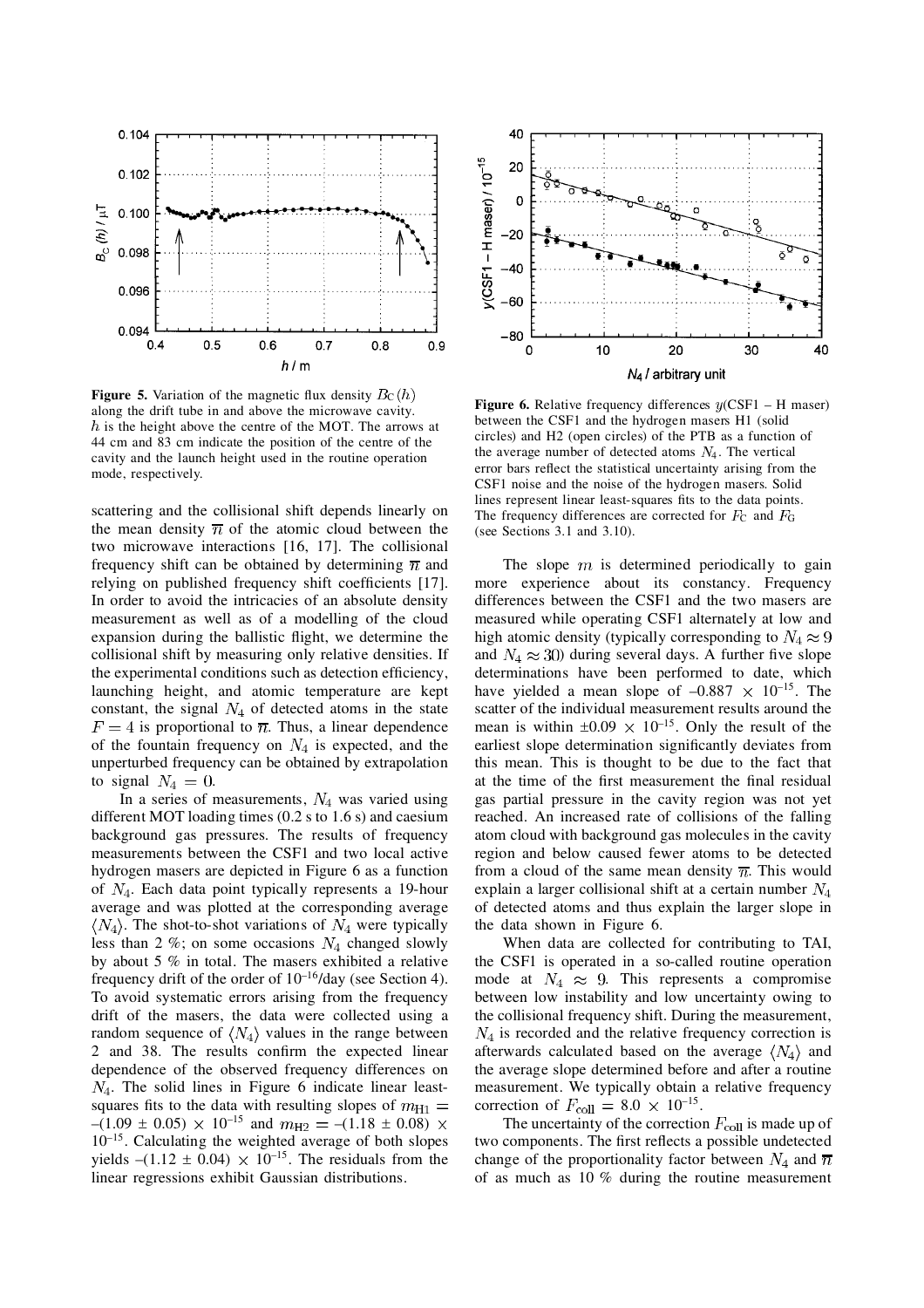interval. The results obtained so far indicate that for otherwise unchanged experimental parameters this is a conservative estimate. The second is due to the statistical uncertainty of the slope determination, mainly caused by the long-term instability of the masers. Typically the square root of the quadratic sum of both components yields a relative frequency uncertainty contribution of  $1 \times 10^{-15}$ . This uncertainty contribution is larger if the CSF1 is not in routine operation. It might be reduced by more detailed studies of the collisional frequency shift under various experimental conditions, in particular by use of the state selection cavity in the future. A more stable reference in the long term, such as a second fountain frequency standard, could reduce the statistical uncertainty of the slope determination.

The condition  $N_4 = 9$  corresponds to a number of detected atoms of about  $2 \times 10^5$ , as deduced from a signal-to-noise measurement [15]. Based on the LPTF results [17], a frequency shift of  $F_{\text{coll}} = 8.0 \times 10^{-15}$ corresponds to an average density  $\overline{n} \approx 8.0 \times 10^6/\text{cm}^3$ , which is in reasonable agreement with the value of  $\overline{n}$ that is estimated from the CSF1 signal without precise knowledge of the atomic cloud size.

# *3.3 Black-body shift*

The fountain is placed in the PTB clock hall whose temperature is stabilized to 296.7 K, with peak-to-peak variations of  $\pm 0.2$  K for 95 % of the time. The atoms are shielded during their ballistic flight against both ambient light in the clock hall and stray light from the optical table. Thus they are subjected only to thermal radiation of the vacuum enclosure. We assume that this radiation gives rise to a spectral power density distribution which is equivalent to that of a black body. Three Pt-100 resistances are mounted along the titanium drift tube. The absolute uncertainty of the temperature measurement using the Pt-100 resistances is 0.3 K. The temperature gradient along the cylinder, indicated by the Pt-100's, is between 0.1 K and 0.3 K. Typically the bottom is slightly warmer than the top because of heat generated in the MOT coils. During 2000, each of the indicated temperatures remained stable to within 0.2 K with an unchanged temperature gradient. According to [18], the clock transition frequency is shifted by

$$
f_{\text{acs}} = -1.573(3) \times 10^{-4} \,\text{Hz} \left( \frac{T}{300} \right)^4 \times \left[ 1 + 0.014 \left( \frac{T}{300} \right)^2 \right] \tag{2}
$$

in the presence of thermal radiation from a black body at temperature  $T$ . Hence, taking into account the mean temperature of 297.0 K of the CSF1 drift tube and the cavity, a relative frequency correction of  $16.7 \times 10^{-15}$  is applied. Taking into account potential radial temperature gradients and possible deviations from an ideal black-body characteristic due to the unknown emissivity of the titanium chamber, we assume a relative frequency uncertainty contribution of  $0.2 \times 10^{-15}$ , which corresponds to an uncertainty of the temperature of about 1 K.

## *3.4 Majorana transitions, Rabi pulling, Ramsey pulling, microwave leakage*

In order to avoid Majorana transitions [19], an arrangement of axial correction coils prevents zeroes and abrupt changes of the magnetic field along the path of the atoms between MOT and microwave cavity. In the CSF1 the population difference in the state  $F = 4$ ,

$$
A = \frac{N(m_F = +1) - N(m_F = -1)}{N(m_F = 0)},
$$
\n(3)

has been reduced to less than 5 % by careful adjustment of the polarization state of the vertical molasses beams. A calculation of Rabi pulling [13] for  $A = 20\%$ predicts a shift of less than  $1 \times 10^{-17}$  at optimum microwave excitation ( $\pi$  pulse for the clock transition). No calculations have as yet been made for the potential magnitude of Ramsey pulling [20]. From previous studies it is known, however, that frequency measurements for various microwave field strengths could reveal the presence of such shifts without making it possible to distinguish between them [21, 22]. Experimental studies showed that even when  $A$  was as large as 30 % and the microwave power was increased by a factor of 9 with respect to the optimum value, the frequency shift remained below  $2 \times 10^{-15}$ , the measurement uncertainty being determined by the longterm instability of the reference maser frequencies. Based on these findings, the current estimate for the frequency shifting effect of Rabi and Ramsey pulling, Majorana transitions, and microwave leakage in normal operation is less than  $0.5 \times 10^{-15}$ . Further studies are planned when the use of the state-selecting microwave cavity will allow populating individual  $m_F$  levels.

## *3.5 Cavity-related shifts: residual first-order Doppler effect and cavity pulling*

A general advantage of an atomic fountain microwave frequency standard is that the atoms cross the same microwave cavity twice. If the atomic trajectories were perfectly vertical, frequency shifts due to axial and radial cavity phase variations would be perfectly cancelled as each atom would interact with the field once with velocity  $v$  (upwards) and once later with  $-v$  (downwards). It is the transversal residual thermal velocity and a possible misalignment of the launching direction that cause a spread of the trajectories between the first and second passage through the cavity. In this case, a non-vanishing transverse phase variation of the cavity field can give rise to a residual first-order Doppler-effect frequency shift, unless the trajectories are distributed around the vertical symmetry axis in a proper way.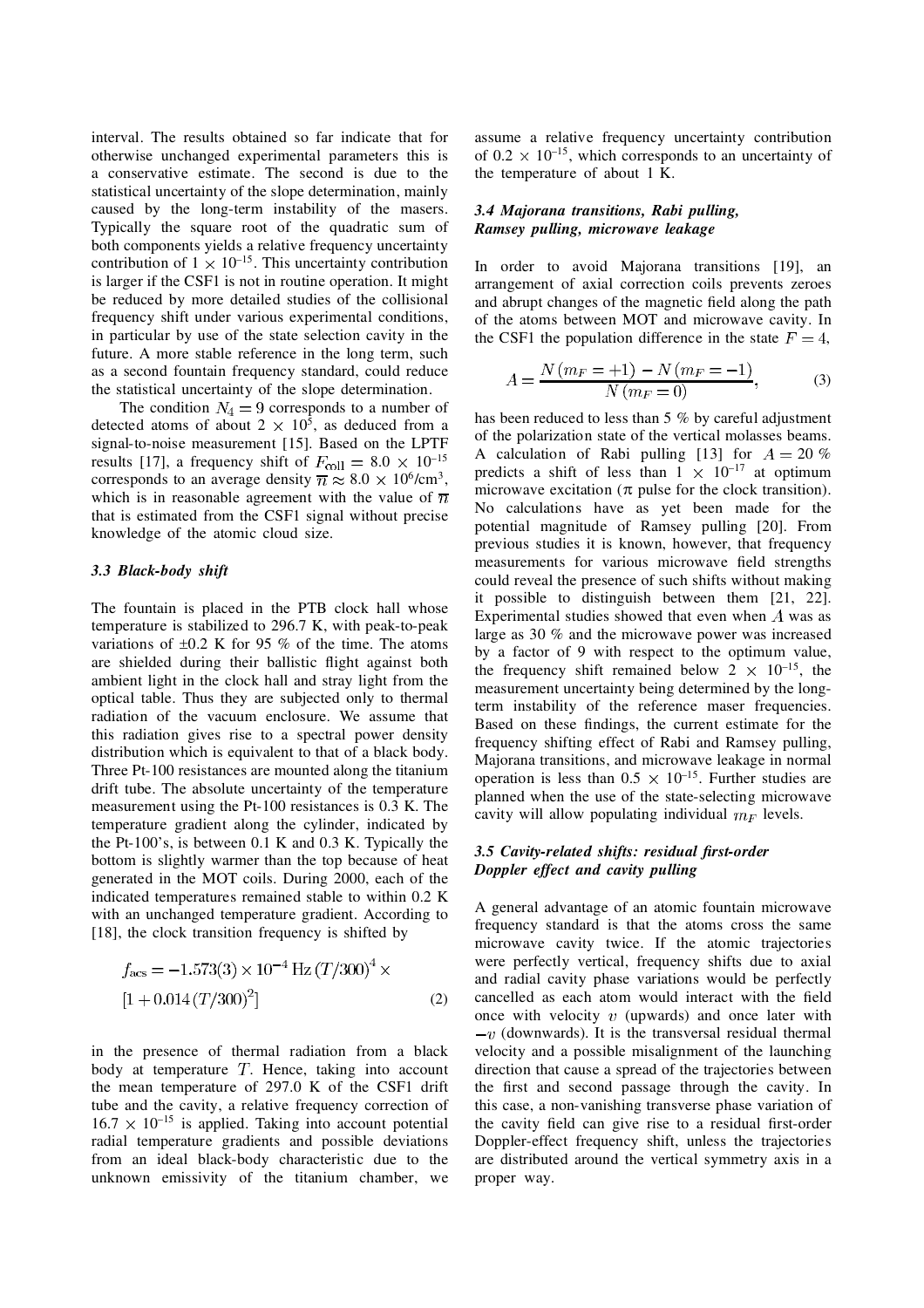The microwave field in the cavity can be described as a superposition of various field modes that are excited with different amplitudes and phases. In the CSF1 cavity design (see Figure 3) a single microwave feed excites two symmetrically arranged vertical coupling slits [10, 11]. For exactly symmetric coupling, transverse electrical field modes TE $n$ 11 with  $n = 0, 2, 4, \ldots$  can be excited in the cavity, but the field modes  $TEn11$  with  $n = 1, 3, \ldots$  are suppressed. Hence the predominant first-order Doppler shift contribution results from the TE211 mode. If one assumes in a worst-case estimate that all atoms ascend in a negligibly small cloud through the cavity centre and descend next to one of the coupling slits (still in a negligibly small cloud on one side of the cut-off bore), the residual relative first-order Dopplereffect frequency shift is calculated to be less than  $0.5 \times 10^{-15}$ .

For asymmetric coupling, further first-order Doppler-shift contributions are due to the TE111 mode and the TE311 mode. For a coupling asymmetry of 10 %, which is much larger than the asymmetry expected from mechanical tolerances, one calculates a residual relative first-order Doppler-effect frequency shift of less than  $0.2 \times 10^{-15}$ . This is another worst-case estimate, where it is assumed that all atoms ascend through the cavity aperture next to one coupling slit and descend again next to the other slit (again in a negligibly small cloud on one side of the cut-off bore upwards, on the opposite side downwards).

If the non-horizontal molasses laser beams are vertically well-aligned and centred to the microwave cavity axis and all laser-beam intensities are balanced, both cases considered here are improbable. Furthermore, the extension of the atomic cloud is nonnegligible, so that all remaining effects are strongly averaged. A maximum relative frequency uncertainty of  $0.5 \times 10^{-15}$  is estimated. Further experimental and theoretical studies are planned in this respect.

On the other hand, by operating the fountain with a number of atoms of the order of  $10<sup>7</sup>$  and using a cavity with a loaded quality factor of 2000, we are far from maser oscillation [13]. Therefore, at a potential detuning of 300 kHz and optimum microwave excitation, the frequency shift due to cavity pulling is calculated to be less than  $10^{-18}$ , according to equation (5.6.123) of [13].

#### *3.6 Time dilatation: relativistic Doppler effect*

Special relativity predicts that due to time dilatation the clock frequency observed in the laboratory frame is reduced, and thus a correction  $F_{\rm D} \approx \langle v^2 \rangle / (2c^2)$ has to be applied. In order to launch the atoms to 39 cm above the microwave cavity they are started with an initial velocity of 4.05 m/s. Simple calculation shows that the mean quadratic velocity of the atoms above the microwave cavity is  $\langle v^2 \rangle = 2.57 \text{ m}^2/\text{s}^2$ . From this, one calculates a corresponding relative frequency shift contribution of  $-1.4 \times 10^{-17}$ . This shift and the

associated uncertainty contribution of much less than  $10^{-17}$  are neglected here.

# *3.7 Electronics and microwave spectral impurities*

This section summarizes the potential frequency shifts caused by spectral impurities of the interrogation signal and by faulty processing of the fluorescence signals, which yield the control voltage for the VCXO.

Calculations, based on the theory developed in [13], show that sidebands of the microwave interrogation field with frequency separations in the range of 50 Hz are the most efficient cause of a possible frequency shift. In the present set-up, such sidebands are suppressed by at least –60 dB relative to the carrier frequency. For a one-sided 50 Hz sideband at –60 dB and optimum microwave excitation, one calculates a maximum shift of 4.4  $\times$  10<sup>-17</sup>. Thus a corresponding relative uncertainty contribution of  $0.1 \times 10^{-15}$  is attributed, which is a rather pessimistic estimate, because the actual residual sideband structure is highly symmetric.

From cycle to cycle the synthesizer output frequency is switched between  $f_0 + w$  and  $f_0 - w$ . In the fountain system there is no common frequency reference for the microwave frequency modulation and the synthesized microwave radiation. Phase fluctuations from the frequency synthesis (spurious signals) are not synchronous to the switching so that they are cancelled out [12].

From the digitized photodetector time-of-flight signals, indicating the populations of the level  $F = 4$ ,  $N_4$ , and of the level  $(F = 3, m_F = 0)$ ,  $N_3$ , the fraction  $N_{34} = N_3/(N_3 + N_4)$  is calculated, which is almost independent of fluctuations of the total atom number. Differences between successive recordings of  $N_{34}$  are passed to a digital integrator whose output feeds a 12-bit digital-to-analogue converter (see Figure 4). Its output is fed to a PI-controller, which finally delivers the control voltage for the quartz. Dimensions were chosen such that the digital integrator handles the rapid fluctuations of the VCXO whereas the analogue integrator handles the constant fraction and the longterm variation of the necessary quartz control-voltage due to ageing. Systematic errors arising from a potential quadratic frequency drift of the VCXO and a linear drift of the offset of the operational amplifier in the analogue integrator are expected to contribute less than  $0.1 \times 10^{-15}$  in relative units. This estimate is based on experimental findings and the specifications of the individual components.

A potential source of systematic error could result from a reproducible and systematic variation of the efficiency to measure  $N_{34}$  from cycle to cycle. The layout of the electronic system was designed to avoid any cross-talk problems. On the other hand, a malfunction of one of the shutters (see next section), for example, might manifest itself only once every second cycle. Preliminary experimental investigations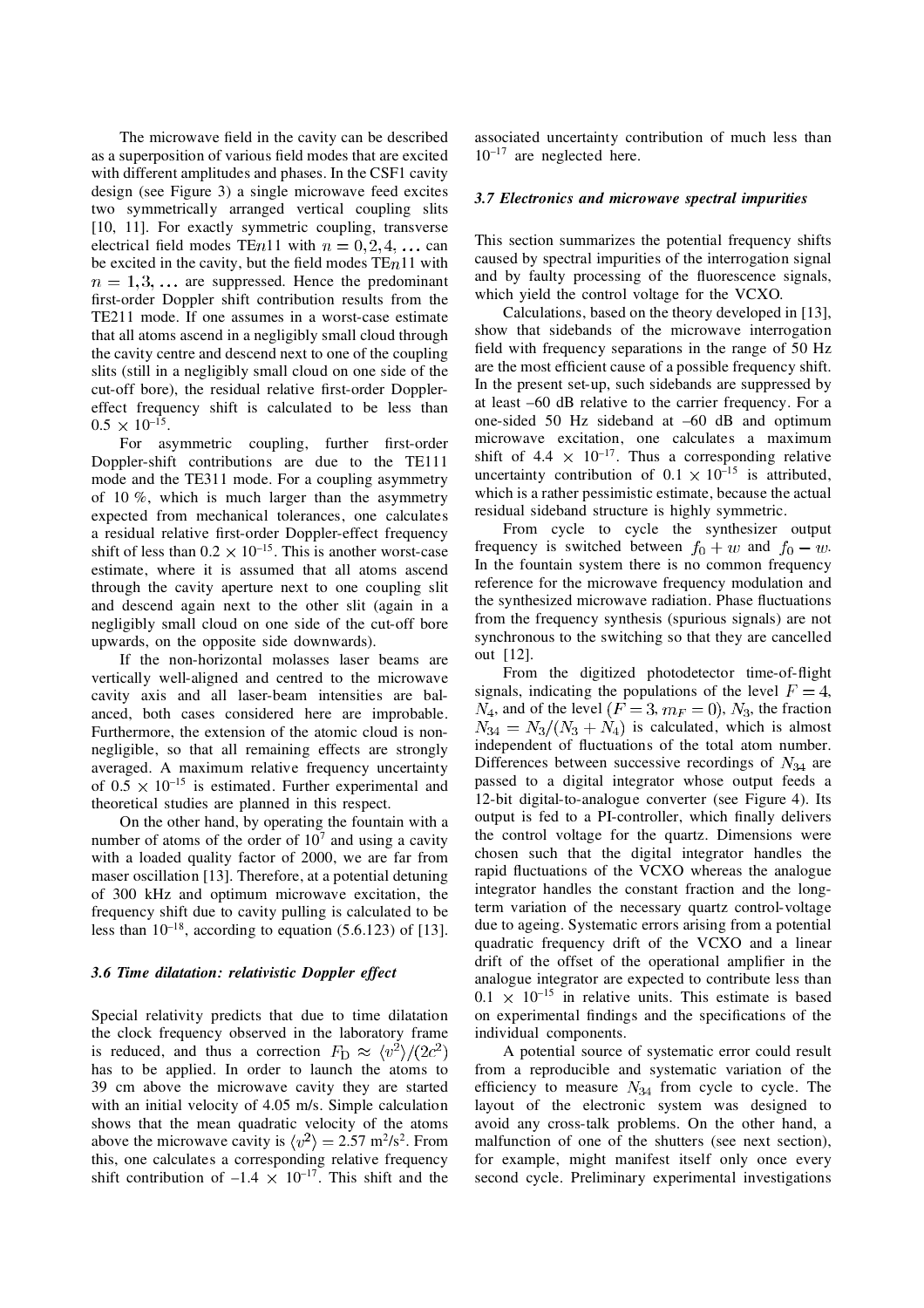did not reveal any malfunctions. In summary, no relative frequency uncertainty contribution larger than  $0.2 \times 10^{-15}$  is expected to arise from the electronics.

# *3.8 Light shift*

The interaction of atoms with laser light during the ballistic flight in and above the microwave cavity entails a frequency shift through the ac Stark effect (light shift) [13]. To prevent this effect, the rf supply of the AOMs (see Figure 2) is switched off. The residual laser light is blocked by mechanical shutters in front of each optical fibre connecting the optical table and the fountain setup. Furthermore, the injection locking of the slave laser is interrupted by a mechanical shutter (inj.) blocking the master laser light. Frequency measurements were performed alternately blocking or not blocking the residual light by this shutter. The results deviated by less than  $2 \times 10^{-15}$ , the measurement uncertainty being determined by the long-term instability of the reference maser frequencies. Based on these findings, the potential shift under standard conditions is estimated to be below  $0.2 \times 10^{-15}$ .

## *3.9 Background gas collisions*

The residual gas partial pressure in the CSF1 is in the low  $10^{-7}$  Pa range. In this pressure range, the estimated relative frequency shift due to collisions with background gas atoms and molecules is less than  $0.5 \times 10^{-15}$  [3].

## *3.10 Gravitational red shift*

As the gravitational red shift is not significant for the realization of the *proper* second, it does not need to be included in the total uncertainty budget. However, knowledge of its value is important for comparisons with distant clocks and contribution to TAI. For the CSF1, the mean height of the atoms above the geoid during their ballistic flight above the microwave cavity centre is 80.1 m. A relative frequency correction of  $F_{\text{G}} = -8.7 \times 10^{-15}$  is thus applied, so that the clock frequency is realized as if the CSF1 would be operated on the rotating geoid. The relative uncertainty of  $F<sub>G</sub>$ is of the order of  $10^{-16}$ , which corresponds to an uncertainty of the height of 0.9 m.

### *3.11 Summary*

Other frequency shifting effects (dc Stark shift, Bloch-Siegert shift [13]), which are estimated to be of the order of less than  $10^{-17}$  in the case of the CSF1, are thus neglected here. In conclusion it can be stated that the main contributions to the CSF1 uncertainty are of the order of  $1 \times 10^{-15}$  or less and that they are linearly independent. Therefore the resulting standard uncertainty is the square root of the sum of squares **Table 1.** Current uncertainty budget of the CSF1.

| Effect                              | $10^{15}$ ×<br>Correction | $10^{15}$ ×<br>Uncertainty |
|-------------------------------------|---------------------------|----------------------------|
| C-field                             | $-46.4$                   | < 0.1                      |
| Collisional shift                   | 8.1                       | 1                          |
| Black-body shift                    | 16.7                      | 0.2                        |
| Majorana transitions, Rabi pulling, |                           |                            |
| Ramsey pulling, microwave leakage   |                           | 0.5                        |
| First-order Doppler effect          |                           | 0.5                        |
| Microwave spectral impurities,      |                           |                            |
| electronics                         |                           | 0.2                        |
| Light shift                         |                           | 0.2                        |
| Background gas collisions           |                           | <0.5                       |
| Total 1 $\sigma$ uncertainty        |                           | 1.4                        |

of the individual components listed in Table 1 and amounts to  $1.4 \times 10^{-15}$  (1  $\sigma$ ).

#### **4. Frequency measurement results**

Frequency measurements were started on a regular basis in November 1999. During the first months, the main interest was in gathering the information required for a preliminary uncertainty evaluation [6, 7]. Later the state-selection cavity was installed. Frequency measurements, however, continued without it. Since August 2000 four measurement series have been performed during which the CSF1 contributed to the realization of TAI, each for a period of three standard 5-day intervals: MJD 51764-51778, MJD 51799- 51813, MJD 51824-51838, MJD 51864-51878. Figure 7 depicts the corresponding relative frequency differences  $y(CSF1 - H1)$  between the CSF1 and the maser H1, which were communicated to the BIPM. The linear least-squares fit to the data points in Figure 7 indicates a frequency drift of maser H1 of  $(0.137 \pm 0.009)$  ×  $10^{-15}$ /day. A similar result is obtained when comparing the H1 maser with the primary clock CS2, however with a considerably larger measurement uncertainty.

Measurement of the TAI scale unit with respect to the SI second as realized with the CSF1 has been possible with a relative combined uncertainty of  $2.6 \times 10^{-15}$ , as documented in Section 5 of *Circular T*, published by the BIPM Time Section [23]. Figure 8 shows the data of all primary frequency standards having contributed to TAI during the recent two-year period. The deviation found with the CSF1, NIST-F1 and NIST-7 is significant with respect to the comparison uncertainty, and steering of TAI has already been affected [23]. This steering can now be based on more accurate data than before.

As mentioned above, preselection of atoms in the substate  $m_F = 0$  [3] has not yet been used in the CSF1. Hence the frequency instability is influenced by a substate partition noise contribution which reflects the statistical shot-to-shot fluctuation of the number of atoms in the respective substates  $(F, m_F)$  as described by the binomial distribution law [15]. With the optical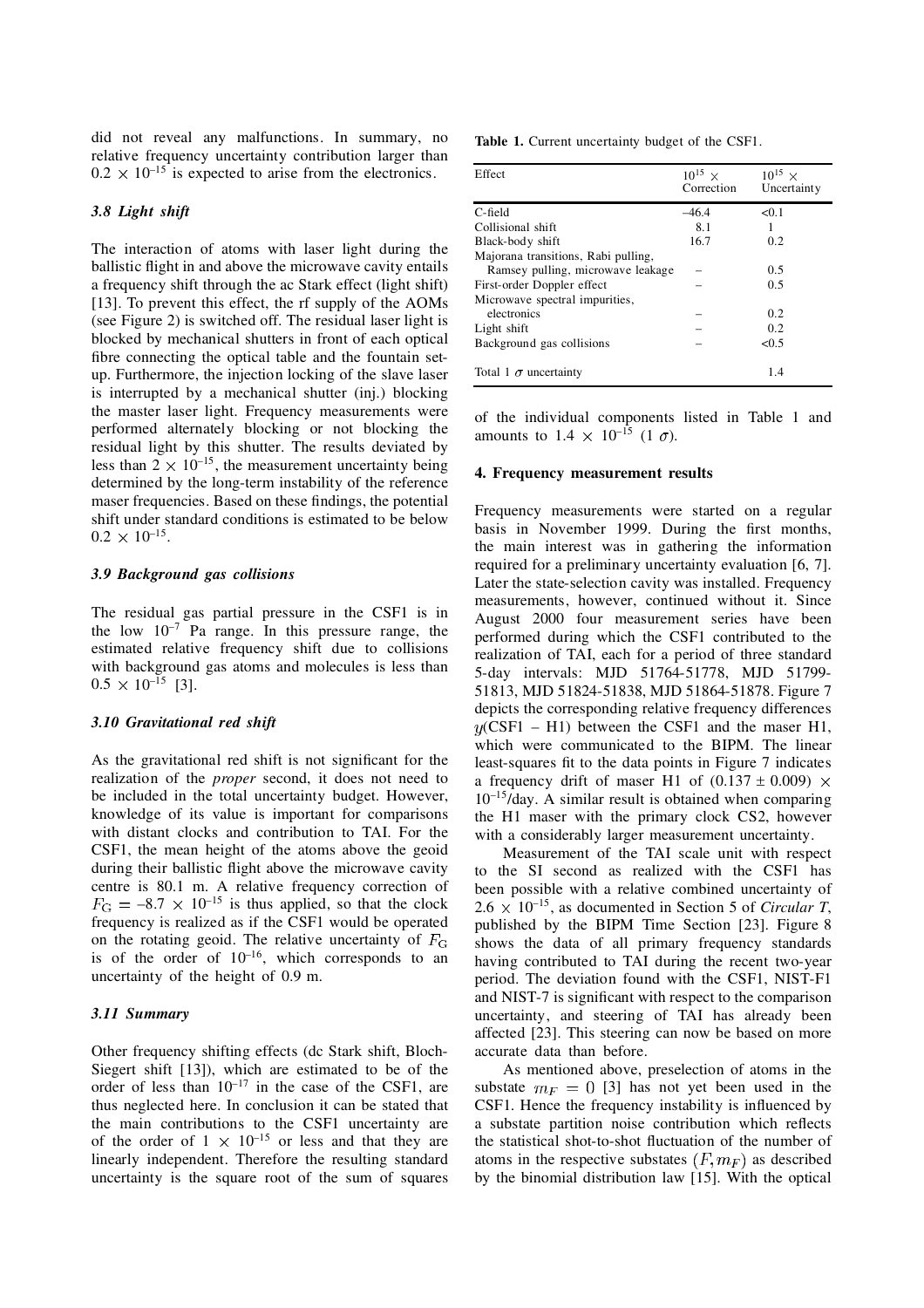

**Figure 7.** Relative frequency differences  $y$ (CSF1 – H1) between the CSF1 and the maser H1 corresponding to four measurement cycles (each of a period of 15 days), subsequently communicated to the BIPM. MJD designates the Modified Julian Day; MJD 51760 corresponds to 2000-08-04. All corrections were applied as described in Section 3. The solid line is a linear least-squares fit to the data and yields a drift of  $(0.137 \pm 0.009) \times 10^{-15}$ /day.



**Figure 8.** Fractional deviation d of the duration of the TAI scale interval from the SI second as realized by the individual primary frequency standards CSF1  $(\bullet)$ , CS1  $(\circ)$ , CS2 ( $\Diamond$ ) and CS3 ( $\Box$ ) of the PTB; NIST-7 ( $\triangle$ ) and NIST-F1  $(\blacktriangledown)$  (USA); NRLM-4 (+) and CRL-01  $(\blacktriangledown)$  (Japan); and JPO  $(\nabla)$  (BNM-LPTF, France), during the period MJD 51179-51879. MJD designates the Modified Julian Day; MJD 51179 corresponds to 1999-01-01.

detection system employed, photon shot noise is negligible, so that only the partition noise, quantum projection noise, electronic noise of the photodetector and local oscillator noise are of concern [6, 15]. Figure 9 illustrates the relative frequency instability, expressed by the Allan standard deviation  $\sigma_u(\tau)$ . Operating the CSF1 with a detected atom number of about 2  $\times$  10<sup>5</sup> per cycle  $\sigma_y(\tau) = 3.5 \times 10^{-13} (\tau/s)^{-1/2}$ is obtained. For averaging times  $\tau > 20000$  s, the day-to-day frequency instability of the maser becomes apparent.



**Figure 9.** Allan standard deviation  $\sigma_y(\tau)$  for averaging time  $\tau$  of relative frequency differences  $\psi$ (CSF1 – H2) for operating the fountain with a detected atom number of about  $2 \times 10^5$ . Solid circles: data based on a representative subset of 15 days; open circles: data based on the 60-day period indicated in Figure 7. The straight line indicates an Allan standard deviation  $\sigma_y(\tau) = 3.5 \times 10^{-13} (\tau/s)^{-1/2}$ .

It was observed that increasing the number of detected atoms by increasing the MOT loading time did not reduce the instability, presumably due to local oscillator noise [3, 6, 15]. On the other hand, operating the CSF1 in the current configuration with an increased number of detected atoms would increase the uncertainty due to collisions. With preselection of atoms in the  $m_F = 0$  substate, however, the number of launched atoms could be increased by a factor of 4 without increasing the collisional shift, assuming that 1/8 of the atoms are in the substate  $m_F = 0$  [15, 17]. Using the currently available quartz oscillator in the microwave synthesis electronics, a frequency instability of the order of  $\sigma_u(\tau) = 1.5 \times 10^{-13} (\tau/s)^{-1/2}$  can be expected without degrading the uncertainty value.

#### **5. Conclusions**

A first evaluation of the uncertainty contributions of an atomic fountain frequency standard developed at the PTB has been performed. Operating conditions providing an advantageous compromise between low uncertainty and low instability were identified. Even without preselection of atoms in the substate  $m_F = 0$ , a relative frequency uncertainty at the low level of  $10^{-15}$  has been obtained. At the same time, the relative frequency instability is  $\sigma_y(\tau) = 3.5 \times 10^{-13} (\tau/\text{s})^{-1/2}$ .

In the near future, the installed second microwave cavity will be used in order to preselect launched Cs atoms in the substate  $(F = 3, m_F = 0)$  as described in [3]. The preselection allows the stability of the CSF1 to be further increased without increasing the collisional shift. In addition, the state preselection will allow a further reduction of some uncertainty contributions, in particular those arising from Rabi and Ramsey pulling.